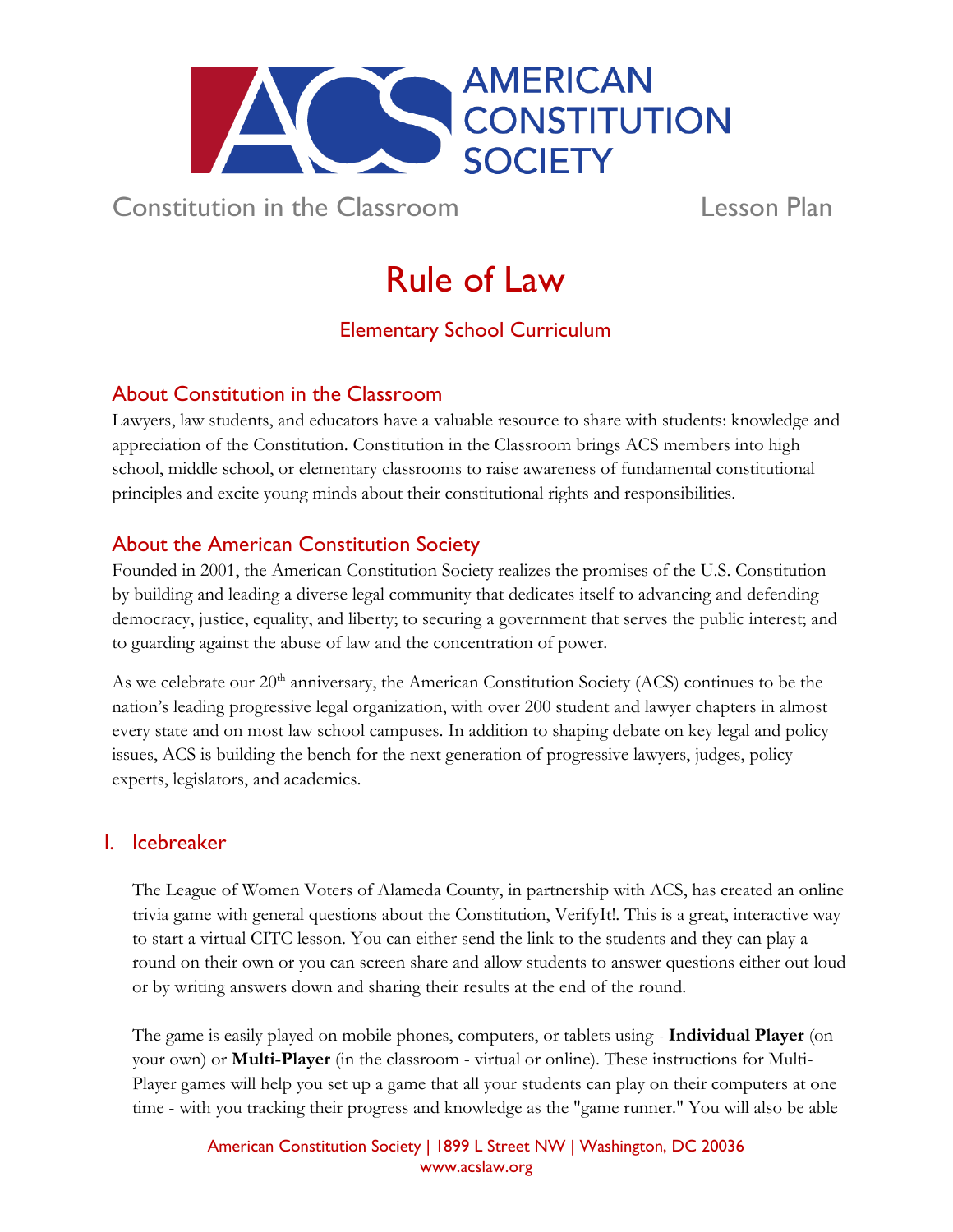to use the Leaderboard to make it fun to play - and you can choose whether to show students' names or give them anonymous numbers to keep names private.

#### **Instructions for using a Game with your class.**

- 1. On your computer, go to VerifyIt! Game **URL**: [https://verifyit.buzz.](https://verifyit.buzz/)
- 2. Click on the **"I'm a Game Runner"** link. It's near the bottom, under the "Play Multiplayer" button.
- 3. Select the game you want to play: "**Civics-U.S. Constitution Mixed-6 - 6 questions**" is recommended for this lesson plan. like "U.S. Constitution-Civics" and click on it. (note the Game Code in the box)
- 4. Find the "**Start a new game**" button at the bottom of the list and click on it. Note that the next screen shows the questions selected for this Game
- 5. Follow the instructions listed on this screen to **distribute the Game** to your students you have two different ways to do this: 1) click on the clipboard icon on the top of the screen to copy the Game number and email or text it to your students, or, if you are conducting class via Zoom, put it in the Chat; or 2) give the students [this URL](https://verifyit.buzz/game/) with the game code and they can enter the game themselves.
- 6. Students will enter their "handle" (name) and sign into the Game. You will see their names on your screen when they successfully sign in - and you can track their progress!

### II. Introduction

The rule of law is one of the foundations of democracy. But it can be a difficult concept to understand. To paraphrase a certain famous science-fiction film, the rule of law is like a force that binds us all together. It is our collective agreement as a society. We agree to obey the law, and expect that the law will treat us all fairly in return. Similarly, we expect in a democracy that those laws will be created by people that we elect, and will be designed to benefit everyone, not just those in power.

Everyday interactions are evidence of the silent agreement that makes up the rule of law. Imagine you are walking to the local grocery store. As the traffic signal turns to the walk sign, you cross the street on the way to the store, expecting others to obey the light and allow you to cross. You expect to be allowed to enter the grocery store and not be denied access because of what you look like. When you start picking out produce, you expect that this has been inspected and deemed safe to eat. When you walk down the aisle, you expect that the floor has been cleaned so that you can navigate the store safely. Later when you go to the check-out to pay for your groceries, you expect that the cashier will accept the money you use to pay for what you picked out.

Something could go wrong at any point in this transaction. The driver could refuse to obey the light as you cross the street, putting you in danger. The store could deny you entry based on what you look like. The food could be contaminated. You could slip and fall on a floor that has not been cleaned. The cashier could refuse to accept your payment for your groceries. And if any of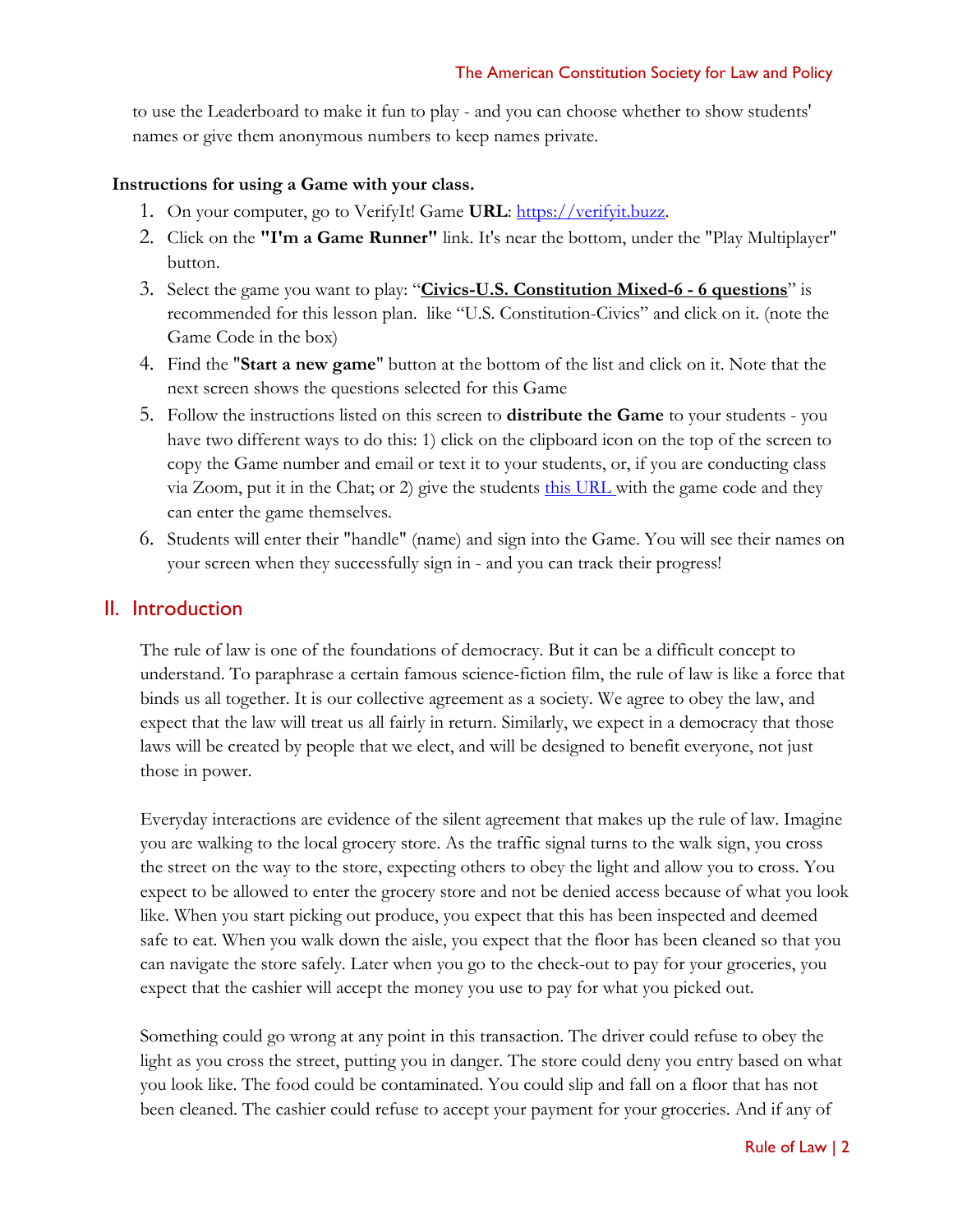#### The American Constitution Society for Law and Policy

those did happen, we would expect the law to help us punish the wrongdoer and make us whole again, usually through monetary compensation. Likewise, the driver or the grocery store employee at fault would expect to be treated fairly through that process, including being given an opportunity to defend themselves in court. And both sides would expect the judge or jury in the case to look at the evidence fairly and impartially in deciding which side should win.

Those same expectations exist in every single case, from the grocery store on up to the highest levels of government. We want to believe that nobody, not even the President, is above the law. We also want to believe that everyone, from the most to the least powerful, will be treated fairly by the law. <u>Here</u> is a video from judges on how the rule of law protects our rights, and this lesson explores how the United States has lived up to that promise, and how it has not.

## III. Discussion

The Rule of Law is a uniquely challenging topic to present to an elementary-school class, with students with a shorter attention span, and within a mere 45- to 50-minute period. This means that our presentations must be simple, interactive, engaging, and relevant to the students' daily lives; and our objectives and goals must be appropriate and modest. This lesson will mostly focus on the separation of powers between the branches of government and how this relates to the Rule of Law.

#### **Introduction (3 to 5 minutes):**

- 1. Introduce yourself and provide some (brief) background on your professional experience.
- 2. Say briefly why you are teaching today: to share some information about our Constitution and how it works.
- 3. Ask students briefly about their own experiences with the law or the Constitution, e.g.:
	- a. Raise your hand if you know a lawyer. Ask one or more of the students: Who? How did your meet her or him? What does she or he do?
	- b. Who knows what the Constitution is? Who can tell me a fact about the Constitution? Who can tell me something that is in the Constitution?
- 4. State briefly that the lesson today will introduce students to the three branches of government, what they do, and how they work together.

#### **Exercise 1: Basic Separation of Powers (20 minutes):**

This Exercise is designed to review basic separation-of-powers and checks-and-balances principles. You may need to adjust the exercise slightly (and say more yourself, for example), depending on how much your students already know. (If your students know nothing about the structure of our government, you may wish to start with one of the exercises below, and work backward to this exercise.) This Exercise goes to remembering and understanding in Bloom's Taxonomy.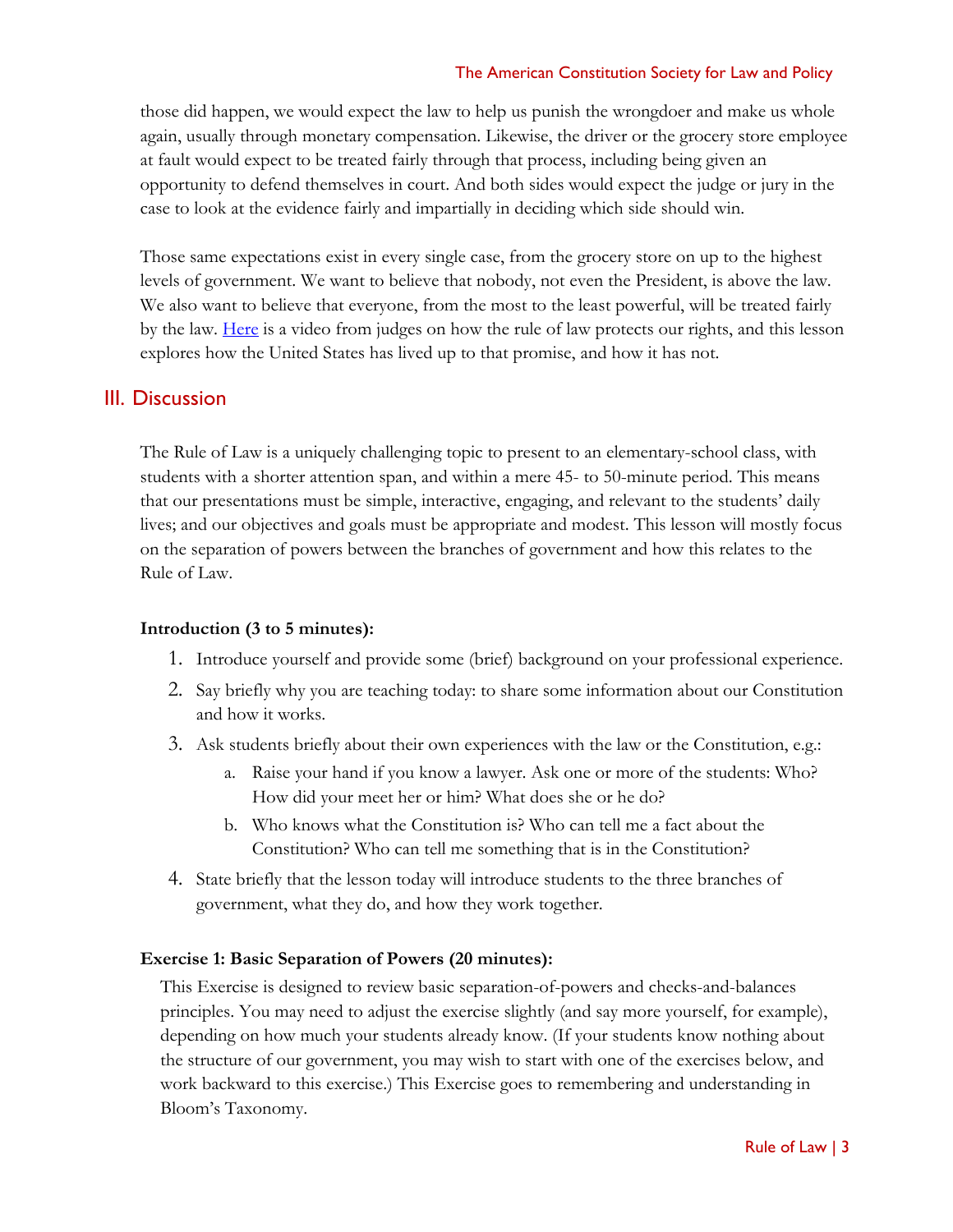#### **Option 1: Large-Class Discussion**

- 1. Ask the class if they can name a branch of government. Write the three branches across the top of the chalkboard, white-board, or flip-chart, and draw lines to create three columns.
- 2. For each branch—legislative (Congress); executive (the president); judicial (the courts) ask the students what they do? List one, two, or three core functions of each branch in the column for that branch, and ask a student to explain what each function means.
- 3. For each branch, ask the students how they can check the other branches. Draw arrows from column to column to represent these checks. Ask a student to explain what each check means and how it works.
- 4. Ask the class why it's important to have three branches of government, with different jobs, and with different ways to check each other. (You can use a think-pair-share format for this question, if appropriate. This requires each student individually to think about her or his answer; to find a partner; and to share her or his answer with a partner.) Answer: This keeps power from concentrating in the hands of just one person or a few, and thus avoid tyranny.

#### **Option 2: Small Group Work**

- 1. Ask the whole class to identify the three branches of government. Write these on the chalkboard, white-board, or flip-chart, as above.
- 2. Divide the class into three groups. (Use natural divisions in the classroom, or ask students to count off (one, two, three) to set-up the groups.) Assign one branch of government to each group.
- 3. Ask each group to identify one, two, or three core functions of their assigned branch of government, and one, two, or three ways that their branch can check one or more of the other branches of government.
- 4. Ask each group to report out to the entire class. Record the responses, as above, on the chalkboard, white-board, or flip-chart.
- 5. Ask the entire class why it's important to have three branches of government, with different jobs, and with different ways to check each other. (You can use a think-pairshare format for this question, if appropriate. This requires each student individually to think about her or his answer; to find a partner; and to share her or his answer with a partner.) Answer: This keeps power from concentrating in the hands of just one person or a few, and thus avoid tyranny.

#### **Exercise 2: Application of Separation of Powers in the School (20-25 minutes)**

This Exercise aims to apply the basic separation-of-powers and checks-and-balances principles to a setting that may be within your students' daily experiences. This Exercise goes to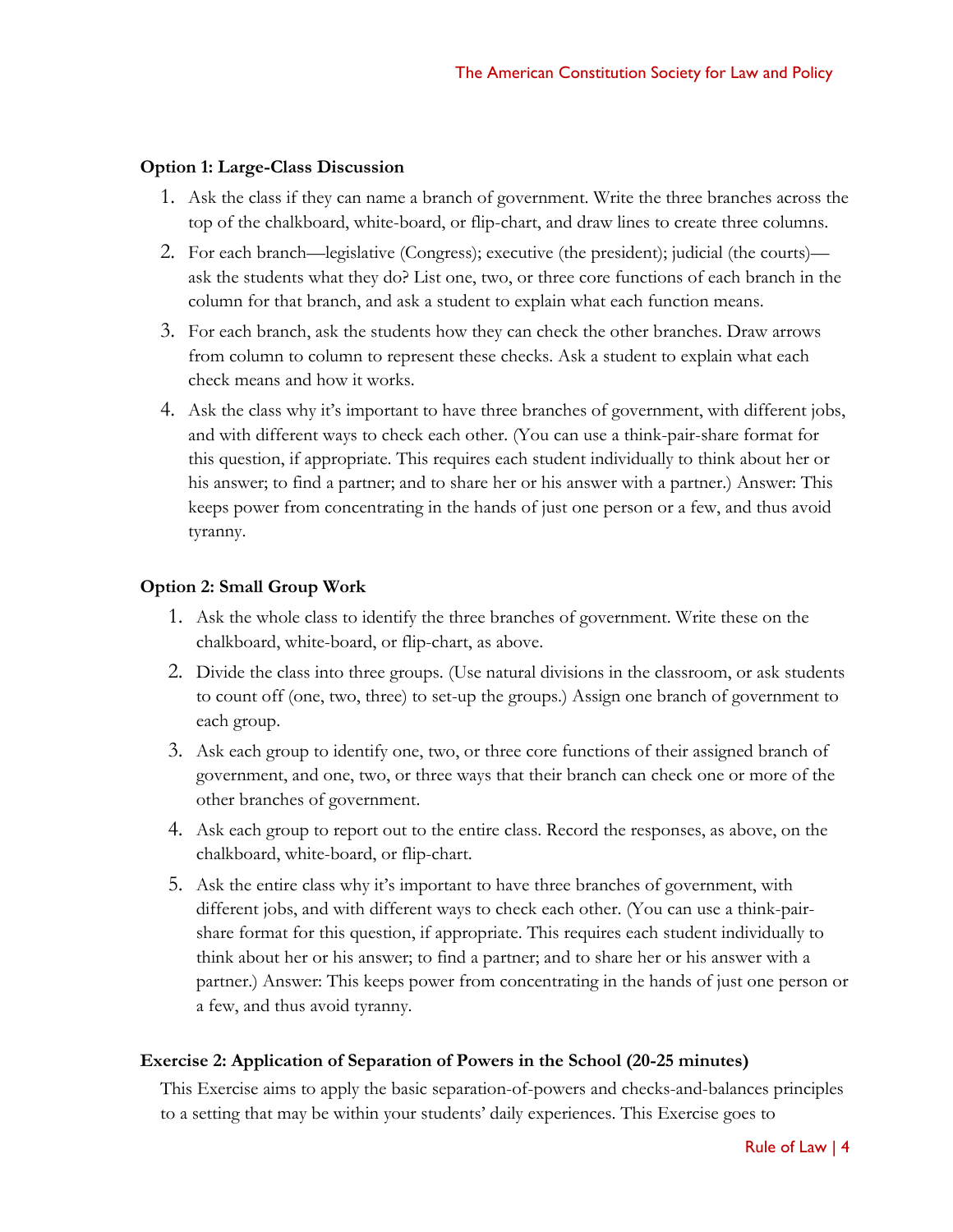understanding, applying, analyzing, and even evaluating in Bloom's Taxonomy. 5

1. Read the following scenario to your class:

Carlos, a fourth-grade student at your school, accuses Jasper, a fifth-grade student, of bullying him on the playground. In particular, Carlos says that Jasper teased him because Carlos is Hispanic, and made fun of the way that he looks and the way that he and his family talk. Carlos says that Jasper told him to "go back to Mexico, where he belongs" and to "get out of my country." Carlos says that Jasper persuaded other fifth-grade students to tease him, too.

- 2. Ask your students the following questions, and record their answers on the chalkboard, white-board, or flip-chart.
	- a. Do you think Jasper violated a rule of your school? What is the rule? How did Jasper violate it?
	- b. Who do you think made the rule? (This is the "legislative branch" of the school. Record the answer on, under, or around the column for the legislative branch from the earlier exercise. It may help to use a different color chalk or marker.) (Depending on the answer, you may ask follow-ups to link this hypothetical to the separation of powers. For example, you may ask, "Why do you think this person (as opposed to someone else) made the rule?" This kind of question could prompt the students to think "institutionally" about who gets to make rules, and why. In this case, the principal likely made the rule—and not, for example, individual teachers. That's because it's important to have a uniform school rule on bullying, as opposed to class-by-class rules, especially on the playground, where different classes likely mix.)
	- c. Who should Carlos report to? (This is likely the "executive branch" of the school, which enforces the rule. As above, record this answer on or near the column for the executive branch from the earlier exercise.) (As above, you may wish to ask follow-ups to tease out the separation-of-powers analogy.)
	- d. What if Jasper denies bullying Carlos, and there are no witnesses who are willing to support Carlos: Who decides whether Jasper actually bullied Carlos, whether Jasper's actions violated the school rule, and, if so, what punishment is appropriate? (This is the "judicial branch" of the school. Again, record the answer on or near the judicial branch from the earlier exercise.) (As above, you may wish to ask follow-ups to tease out the separation-of-powers analogy.)
- 3. Ask your students (as a group) how the lawmaking, law-execution, and judicial functions in this scenario line-up against the separation-of-powers model that you earlier drew on the board. In particular, ask if those functions within the school line up perfectly against the three branches of government. If so, ask students about the functions of each "branch" within the school, and the checks and balances that they can exert over each other, and, more generally, ask about and discuss the benefits and drawbacks of separating functions within the school.